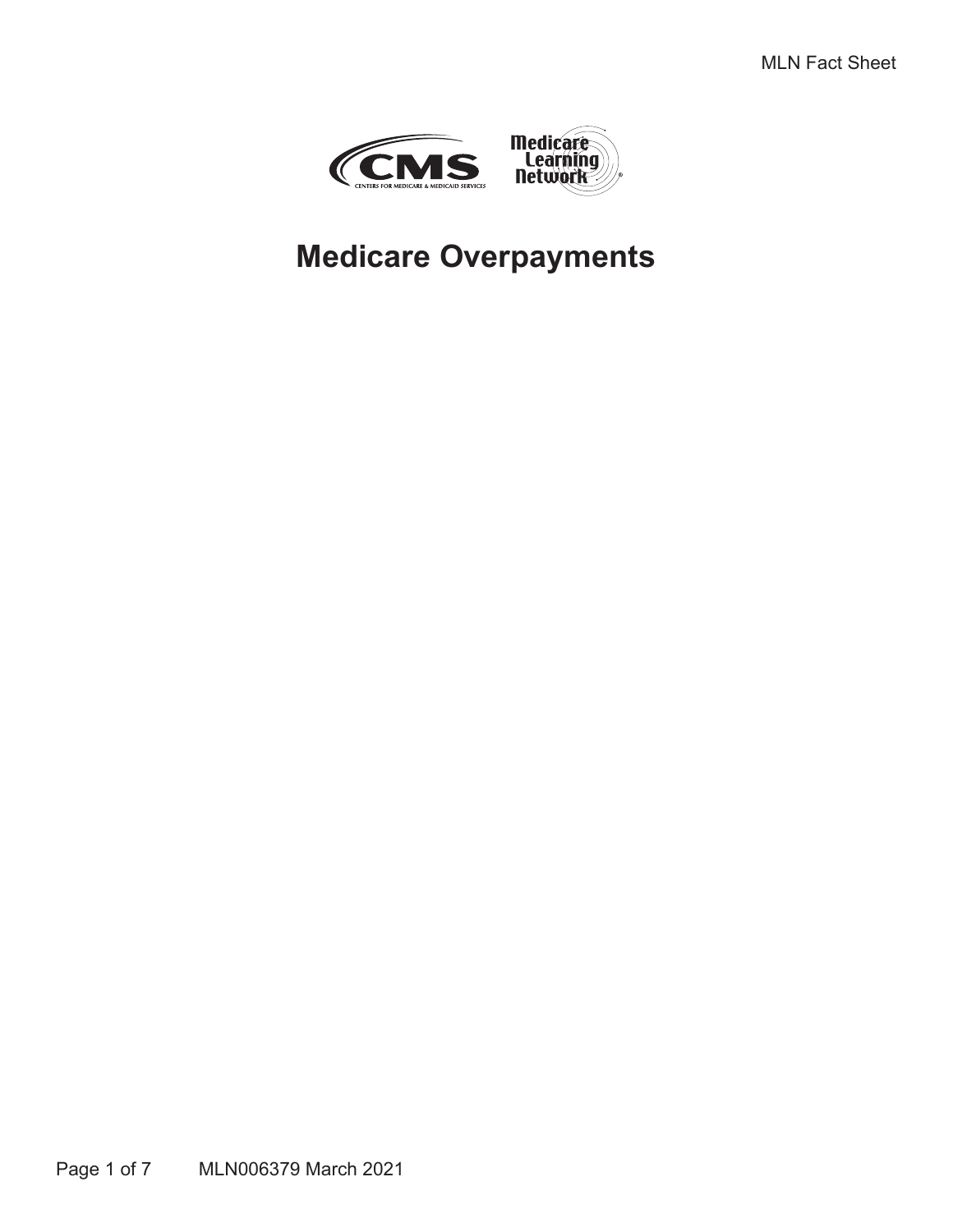# **What's Changed?**

Note: No substantive content updates.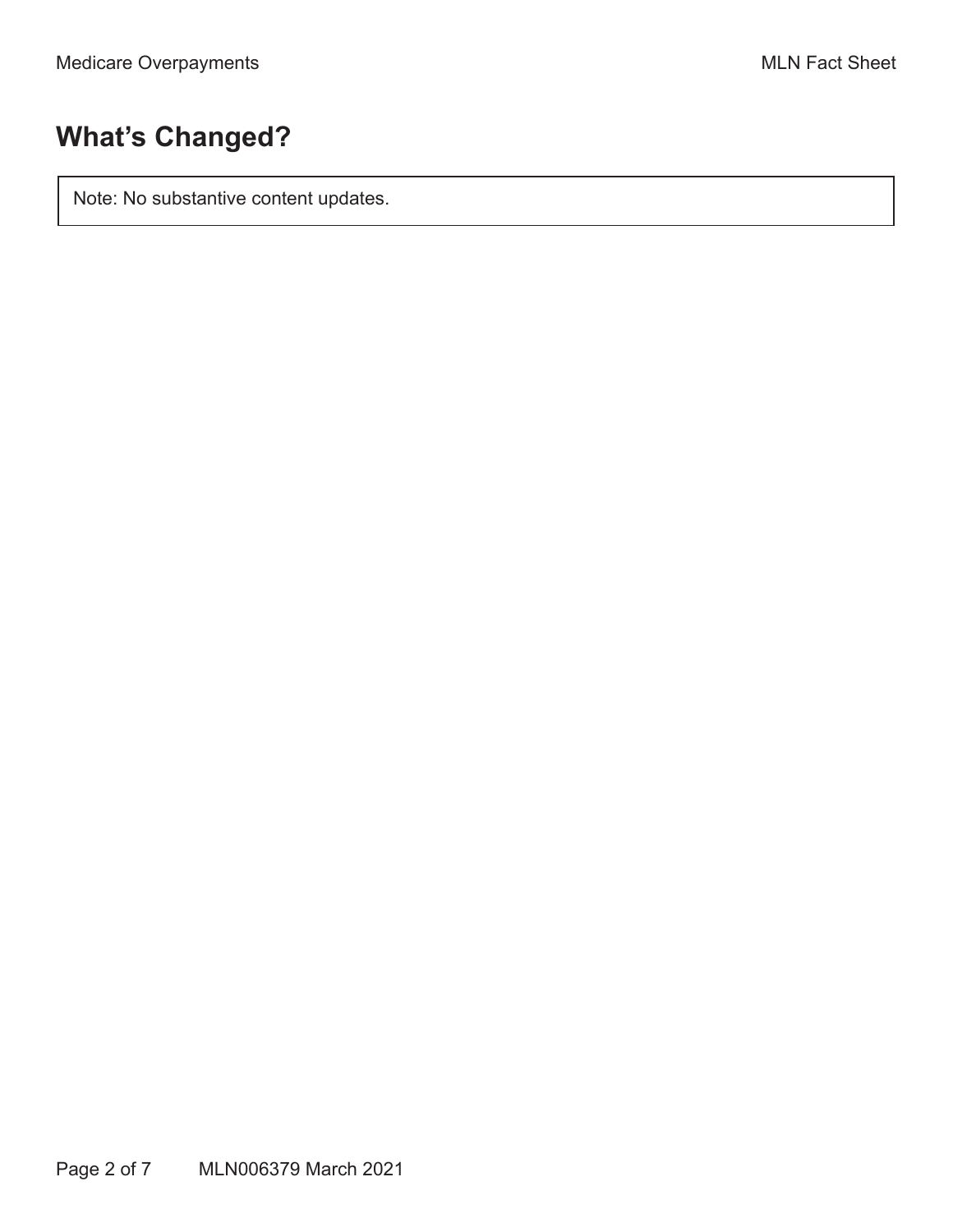## **Introduction**

An overpayment is a payment made to a provider exceeding amounts due and payable according to existing laws and regulations. Identified overpayments are debts owed to the federal government. Laws and regulations require CMS recover overpayments. This fact sheet describes the overpayment collection process.

**NOTE:** Find more information about Medicare Secondary Payer (MSP) overpayments when Medicare isn't the patient's primary health insurance coverage on the [Coordination of Benefits & Recovery Overview](https://www.cms.gov/Medicare/Coordination-of-Benefits-and-Recovery/Coordination-of-Benefits-and-Recovery-Overview/Overview) webpage.

## **Overpayment Definition**

A Medicare overpayment exceeds regulation and statute properly payable amounts. When Medicare identifies an overpayment, the amount becomes a debt you owe the federal government. Federal law requires we recover all identified overpayments.

Medicare overpayments happen because of:

- Incorrect coding
- Insufficient documentation
- Medical necessity errors
- Processing and administrative errors

## **Overpayment Collection Process**

Through reasonable diligence, you or a staff member identify receipt of an overpayment and quantify the amount. According to [SSA Section 1128J\(d\)](https://www.ssa.gov/OP_Home/ssact/title11/1128J.htm#act-1128j-d), you must report and return a self-identified overpayment to Medicare within:

- 60 days of overpayment identification
- 6 years from overpayment receipt, generally known as the "lookback period"
- If applicable, the cost report due date

When you get an overpayment of \$25 or more, your MAC initiates overpayment recovery by sending a demand letter requesting repayment.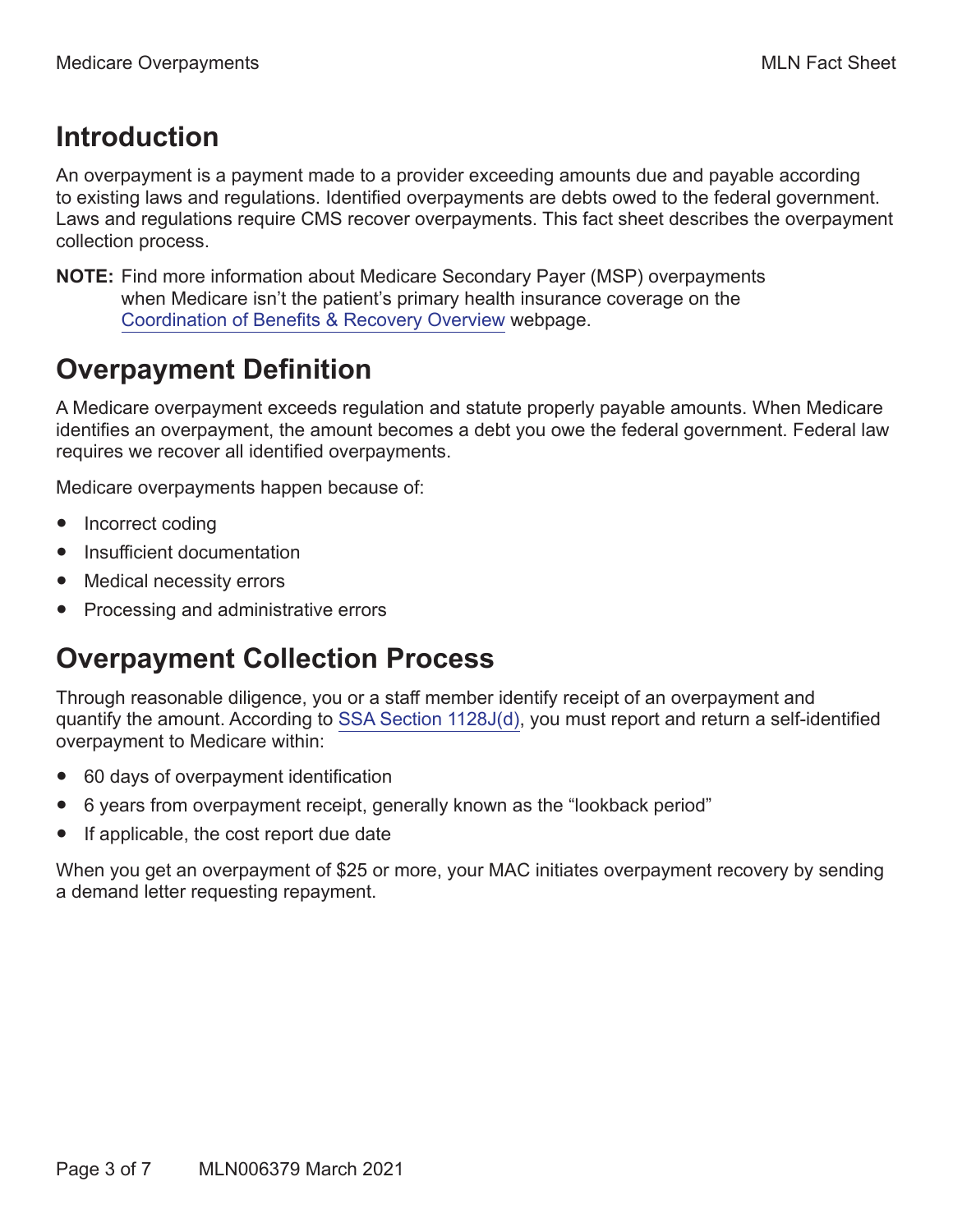# **Overpayment Collection Tools**

#### **Demand Letter**

A MAC demand letter explains:

- Overpayment reason(s)
- Interest accrual begins if the overpayment isn't repaid in full within 30 days
- Immediate recoupment request options
- Extended Repayment Schedule (ERS) request options
- Rebuttal rights
- Appeal rights

Choose from these options when responding to an initial demand letter:

- Make an immediate payment
- Request immediate recoupment
- Submit a rebuttal
- Appeal the overpayment by requesting a redetermination

# **Payment Options**

- **Immediate Payment:** Follow the demand payment letter directions.
- **Request Immediate Recoupment:** Occurs when Medicare recovers an overpayment by offsetting future payments. Your MAC may recoup a partial payment (for example, a percentage of payments recouped) or a complete recoupment. Upon your request, your MAC can begin recoupment immediately by following the demand letter instructions. Initiating immediate recoupment applies to all current and future debts, unless otherwise specified.
- **Request Standard Recoupment:** Your MAC automatically begins standard recoupment according to the Overpayment Debt Collection Activities schedule. If the debt becomes delinquent, interest may accrue.
- **Request an ERS:** If you can't make the full overpayment in the required timeframe, follow the instructions in the MAC ERS demand letter.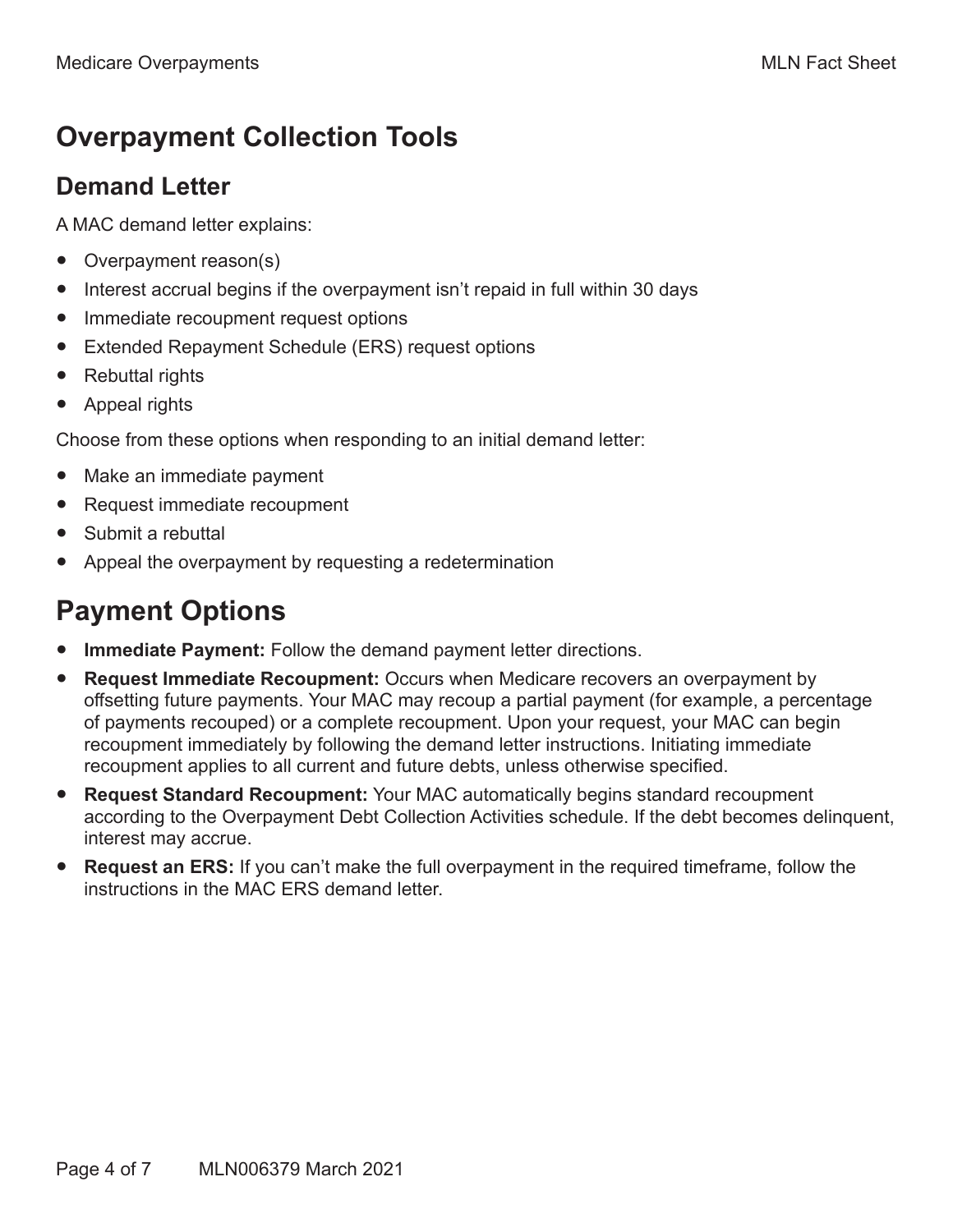# **Other Options**

**Rebuttal:** Submit a rebuttal within 15 calendar days from the date you get your MAC's demand letter. Explain or provide evidence why no recoupment should occur. The MAC promptly evaluates your rebuttal statement.

**NOTE:** A rebuttal is different than an appeal and doesn't stop recoupment activities.

- **Appeal:** If you disagree with an overpayment decision, you or your representative can request an appeal. Medicare Part A and Part B has 5 appeal levels:
	- 1. **Redetermination** is the first appeal level after the initial Part A and Part B claims determination. Your MAC takes a second look at the claim and supporting documentation. A MAC employee uninvolved in the initial determination makes the redetermination.
	- 2. **Reconsideration** by a Qualified Independent Contractor (QIC).
	- 3. **Hearing** by an Administrative Law Judge or **Review** by an Attorney Adjudicator at the Office of Medicare Hearings and Appeals (OMHA).
	- 4. **Review** by the Medicare Appeals Council.
	- 5. **Judicial Review** in U.S. District Court.

Find more information in the [Medicare Parts A & B Appeals Process](https://www.cms.gov/Outreach-and-Education/Medicare-Learning-Network-MLN/MLNProducts/MLN-Publications-Items/CMS1243294) booklet.

## **Recoupment Limitation**

[SSA Section 1893\(f\)\(2\)\(A\)](https://www.ssa.gov/OP_Home/ssact/title18/1893.htm#act-1893-f-2-a) outlines Medicare overpayment recoupment limitations. When CMS and MACs get a valid first- or second-level overpayment appeal, subject to certain limitations, we can't recoup the overpayment until there's an appeal decision. This affects recoupment timeframes. Get more information about which overpayments we subject to recoupment limitation at [42 CFR Section 405.379](https://www.ecfr.gov/cgi-bin/text-idx?SID=6c4fd2451e973269b5f75f64cb729238&mc=true&node=se42.2.405_1379&rgn=div8).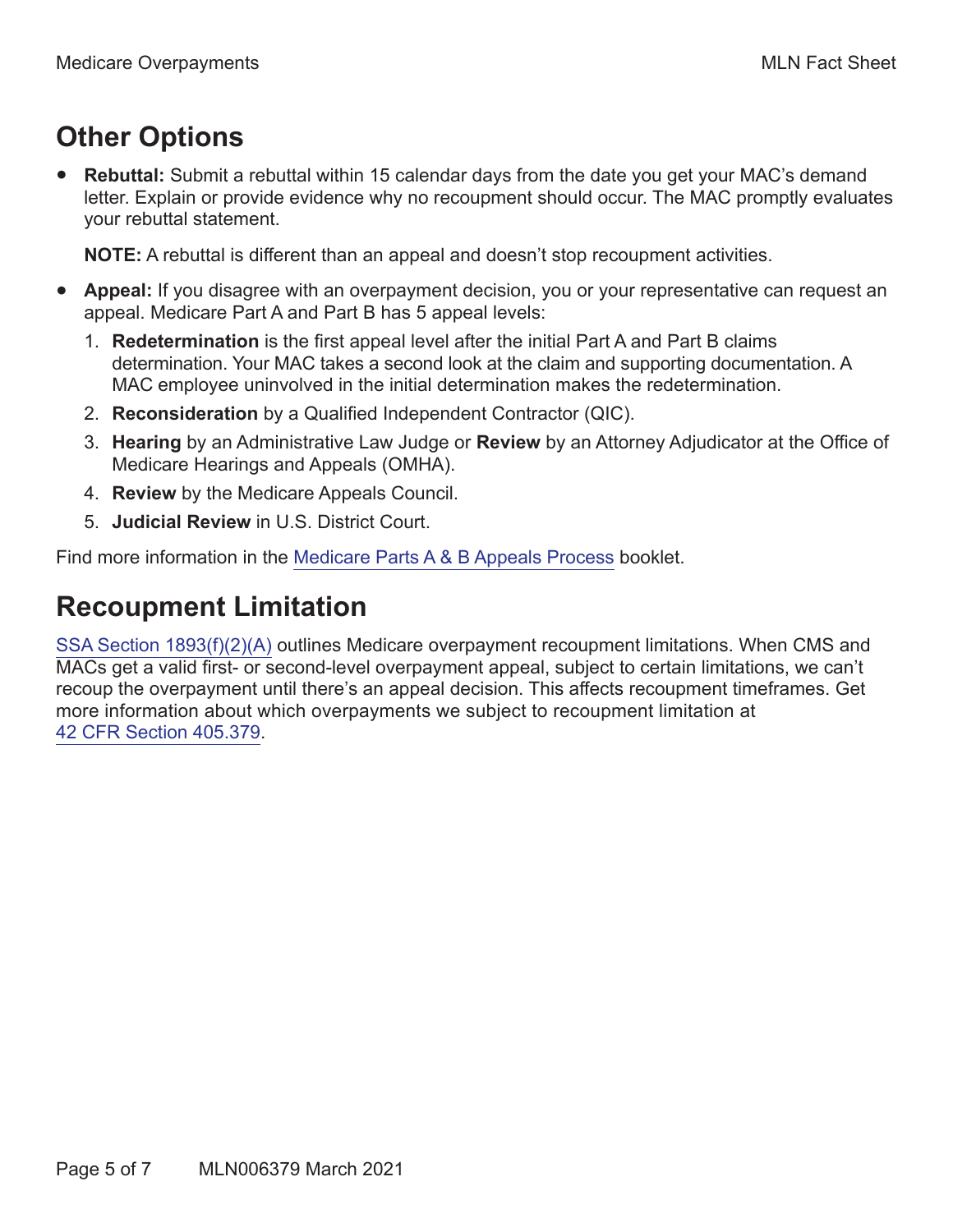# **Debt Collection Timeframes**

The table below shows the overpayment debt collection activities timeframe. It describes how overpayments subject to Recoupment Limitation collections differ. It also notes when an action may not apply if an overpayment is in an excluded status (for example, a requested or approved ERS, appeal, or bankruptcy).

#### **Overpayment Debt Collection Activities**

| <b>Timeframe</b> | <b>Activity</b>                                                                                                                                                                                                                                                                                                                                                                                                                              |
|------------------|----------------------------------------------------------------------------------------------------------------------------------------------------------------------------------------------------------------------------------------------------------------------------------------------------------------------------------------------------------------------------------------------------------------------------------------------|
| Day 1            | MAC sends an overpayment determination demand letter within 7<br>calendar days.                                                                                                                                                                                                                                                                                                                                                              |
| Days 1-16        | MAC begins immediate recoupment by Day 16 if you request it.                                                                                                                                                                                                                                                                                                                                                                                 |
| <b>Day 15</b>    | Last day to submit a rebuttal.                                                                                                                                                                                                                                                                                                                                                                                                               |
| <b>Day 16</b>    | MAC begins standard Part A overpayment recoupment not subject to<br>Recoupment Limitations or in an excluded category.                                                                                                                                                                                                                                                                                                                       |
| <b>Day 30</b>    | Last day to pay in full to avoid interest accrual. Interest continues to<br>accrue for each 30-day period until you pay the debt in full.                                                                                                                                                                                                                                                                                                    |
|                  | When requesting a redetermination on an overpayment subject to the<br>Recoupment Limitation provision, you must file the redetermination by<br>Day 30 from the demand letter date to prevent recoupment on Day 41.<br>If you file an appeal after Day 30 and by Day 120, the law requires your<br>MAC to stop recoupment subject to recoupment limitation when it gets<br>and validates your appeal but won't refund money already recouped. |
| <b>Day 31</b>    | Interest accrual begins for unpaid overpayments by Day 30.                                                                                                                                                                                                                                                                                                                                                                                   |
| Day 40           | Last day to pay overpayments in full before recoupment begins, subject<br>to Recoupment Limitation, unless it's in an excluded category.                                                                                                                                                                                                                                                                                                     |
| <b>Day 41</b>    | MAC begins standard overpayment recoupment unless overpayment<br>is an excluded category, such as overpayments subject to Recoupment<br>Limitation in the redetermination appeal status.                                                                                                                                                                                                                                                     |
| Days 61-90       | MAC sends Intent to Refer (ITR) letter for eligible delinguent debts.                                                                                                                                                                                                                                                                                                                                                                        |
| <b>Day 90</b>    | MAC attempts to contact you by phone if the debt is 60 days delinquent<br>and not in a status excluded from referral to the U.S. Treasury Department<br>(the Treasury).                                                                                                                                                                                                                                                                      |
| <b>Day 120</b>   | Last day to submit initial redetermination appeal request.                                                                                                                                                                                                                                                                                                                                                                                   |
| Days 126-150     | MAC refers debt to the Treasury according to timelines specified in the<br>Digital Accountability and Transparency Act (DATA).                                                                                                                                                                                                                                                                                                               |